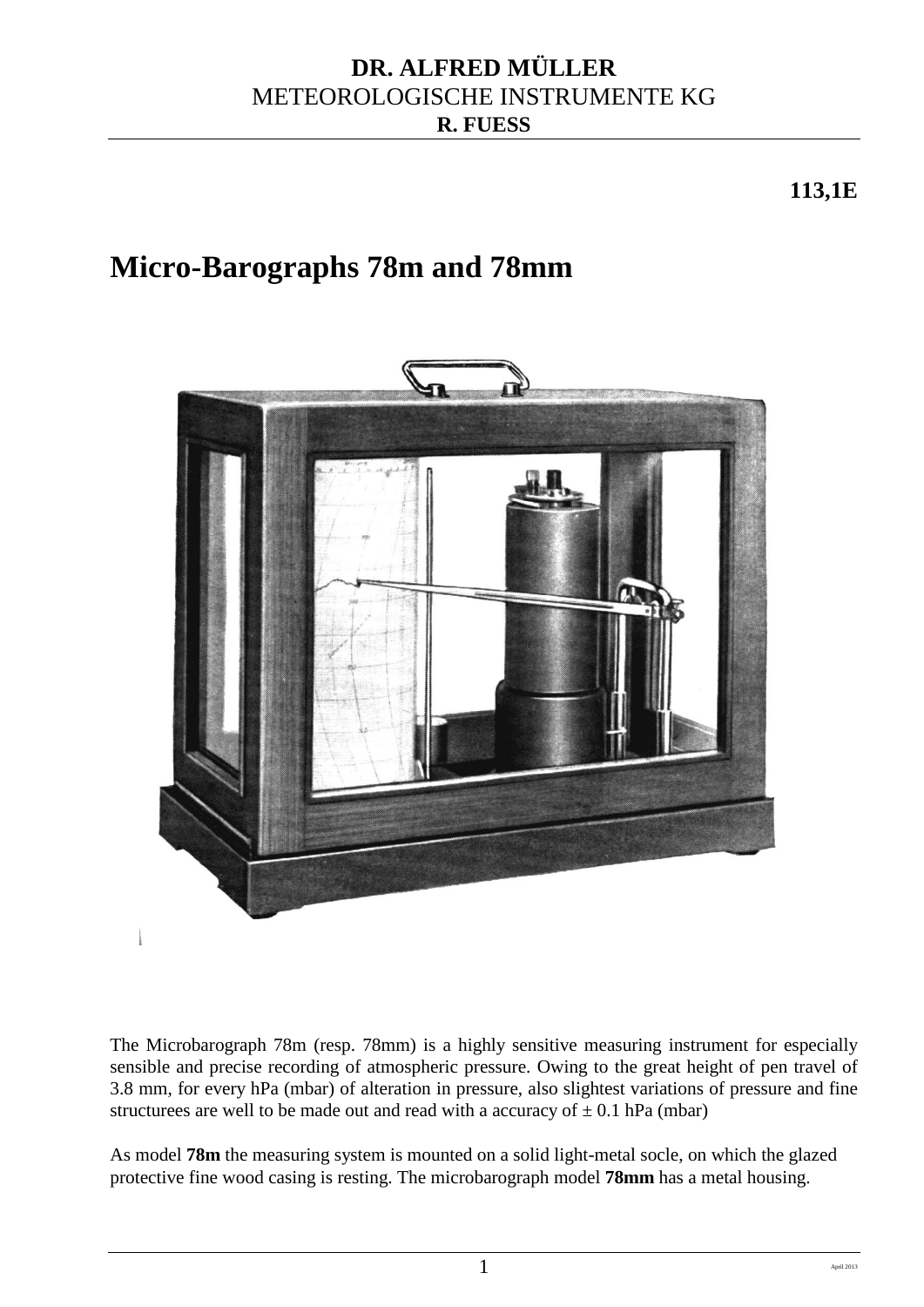As with the types described in leaflet 113,0E, the motions of the set of aneroid cells are, mechanically, transmited to the pen arm by means of a lever system, with a interconnected bimetallic system effecting perfect temperature compensation, with in the entire measuring range.

The set of aneroid cells consists of fifteen single cells which, to a high degree, are free from ageing and hysteresis, because best-suited materials are chosen, only, and owing to a special thermic treatment. Frictional resistances of the transmitting system has been reduced to a minimum by most careful manufacture of the bearing beds and by arranging the aneroid cells ina hanging kind of way. A small, electro-magnetically actuating vibrator generates a slight, hardly sensible vibration of the housing and the measuring system, which contributes to a further reduction in bearing friction, and to an increase in accuracy and sensibility of pen adjustment.

The aneroid cells are protected against dust and damage by a metal tube.

By means of a zero setting screw, the barometer reading may be corrected in known manner, comparing it with a mercury barometer, for instance. By actuation the push button on right lateral face of the socle, time marks may be applied in form of short deviations of the pen.

The Microbarograph 78m (resp. 78mm) is supplied in 12 types for different site of installation between -1200 and +4600 meters. Five ranges of 60 hPa each one displaced from the following by 20 hPa, may be covered without new calibration, so that the total range comprises 140 hPa.

The adjustment of the five ranges for the place of installation is effected in a way, which is as quick and easy, as it is sensitive, by turning the setting screw arranged above the set of aneroid cells which is equipped with a correspondingly numbered, divisioned disc arrangement.

If occasionally occurs extrema of pressure variation the customer can use the above described device to select the suitable range of 60 hPa (mbar) within the total range of 140 hPa (mbar)

The drum is equipped with a weekly or daily mechanical clockwork. On special customers request exchange gear wheels can be delivered from the factory.

| ntaa |                                    | Mittwach<br>$12 \t16 \t20 \t24$ | Jonn<br>$\overline{g}$ |
|------|------------------------------------|---------------------------------|------------------------|
|      | $\frac{Dienstag}{12}$ 16 20 24 4 8 |                                 |                        |
|      |                                    |                                 |                        |
|      |                                    |                                 |                        |
|      |                                    |                                 |                        |
|      |                                    |                                 |                        |
|      |                                    |                                 |                        |
|      |                                    |                                 |                        |
|      |                                    |                                 |                        |
|      |                                    |                                 |                        |
|      |                                    |                                 |                        |
|      |                                    |                                 |                        |





**Fig.1** Reduced reproduction of three original recordings of same time

- a) Microbarograph 78m
- b) Large Barograph 78b
- c) Standard Barograph 78a

|   | No.                           | <b>Designation</b> | Range<br>hPa (mbar) | <b>Recording</b><br>height in mm<br>for 1 hPa |
|---|-------------------------------|--------------------|---------------------|-----------------------------------------------|
| n | <b>78m</b>                    | Micro Barograph    | $60 *$              | 3.8                                           |
|   | <b>78b</b><br>Large Barograph |                    | 105                 | 1.5                                           |
|   | 78a                           | Normal Barograph   | 105                 | 0.75                                          |

**\*** If occasionally occurs extrema of pressure variation the customer can use the above described device to select the suitable range of 66 hPa (mbar) within the total range of 140 hPa (mbar)